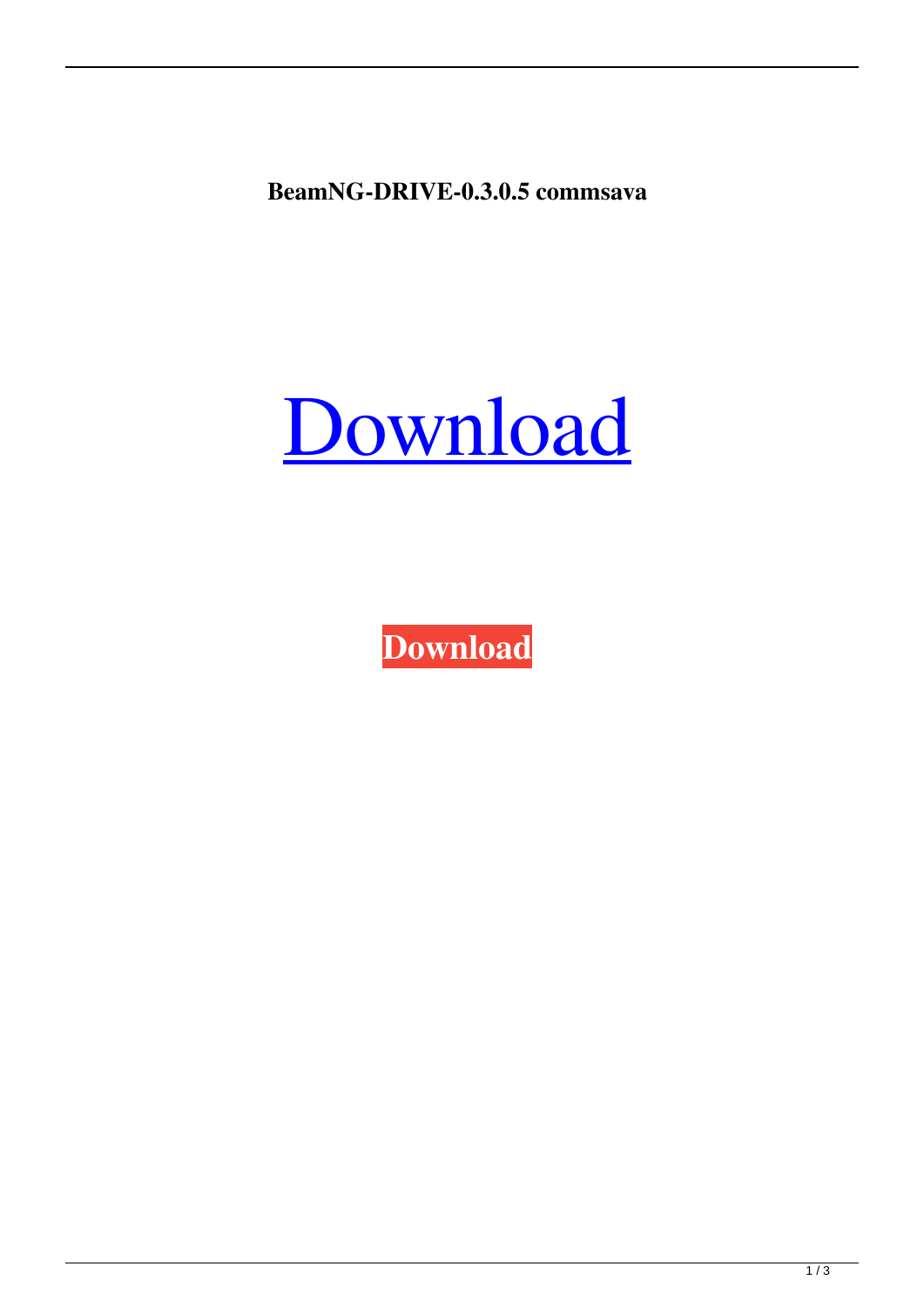If you bought it through GOG (maybe online, not a store), there's a guide here: . These are not only the current working versions of the mods (mod authors may release updates), they can also be used as reference for what worked in the past. Therefore, the instructions below assume that the proper working version is installed on your game, and that the game's data folder is properly located. Windows 10 and higher: Open the Steam client, then right-click Borderlands 2 in the Steam library, select Properties, and then go to the Betas tab. Choose the last beta version (version 3.0.5) you have installed, and click the "Check for Updates" button at the bottom. The game should update itself to the latest beta version. You can find the version number in the "Steamapps/common/Borderlands 2/gameinfo.txt" file, which should have been automatically updated as well. Windows 7 and older: You will have to manually update the game. Right-click Borderlands 2 in the Steam library, select Properties, then go to the Beta tab. Under the "Version" dropdown, choose the last beta version (version 3.0.5) you have installed. You can find the version number in the "borderlands2.exe.manifest" file, which should have been automatically updated as well. For Linux and OS X, download the game, extract it into the same folder as the data files (usually

"SteamApps/common/Borderlands 2/") to avoid overwriting them, and double-click on the game to start it. It should automatically update itself to the latest beta version. The location of the data files can be seen from the console by doing something like that: . The game's name should have the same thing under its executable name (e.g. "borderlands2"). You can update the data files by double-clicking on them and following the instructions (keep in mind that the game's executable name will change). Mac OS X: Open the Mac App Store, select "Games", and search for "Borderlands 2". Download the game, extract it, and then double-click on it. The game should update itself to the latest beta version automatically. The game's data files are located in the "data" folder, usually at "~/Library/Application Support/Steam/steamapps/common/Borderlands 2/data". Keep in mind